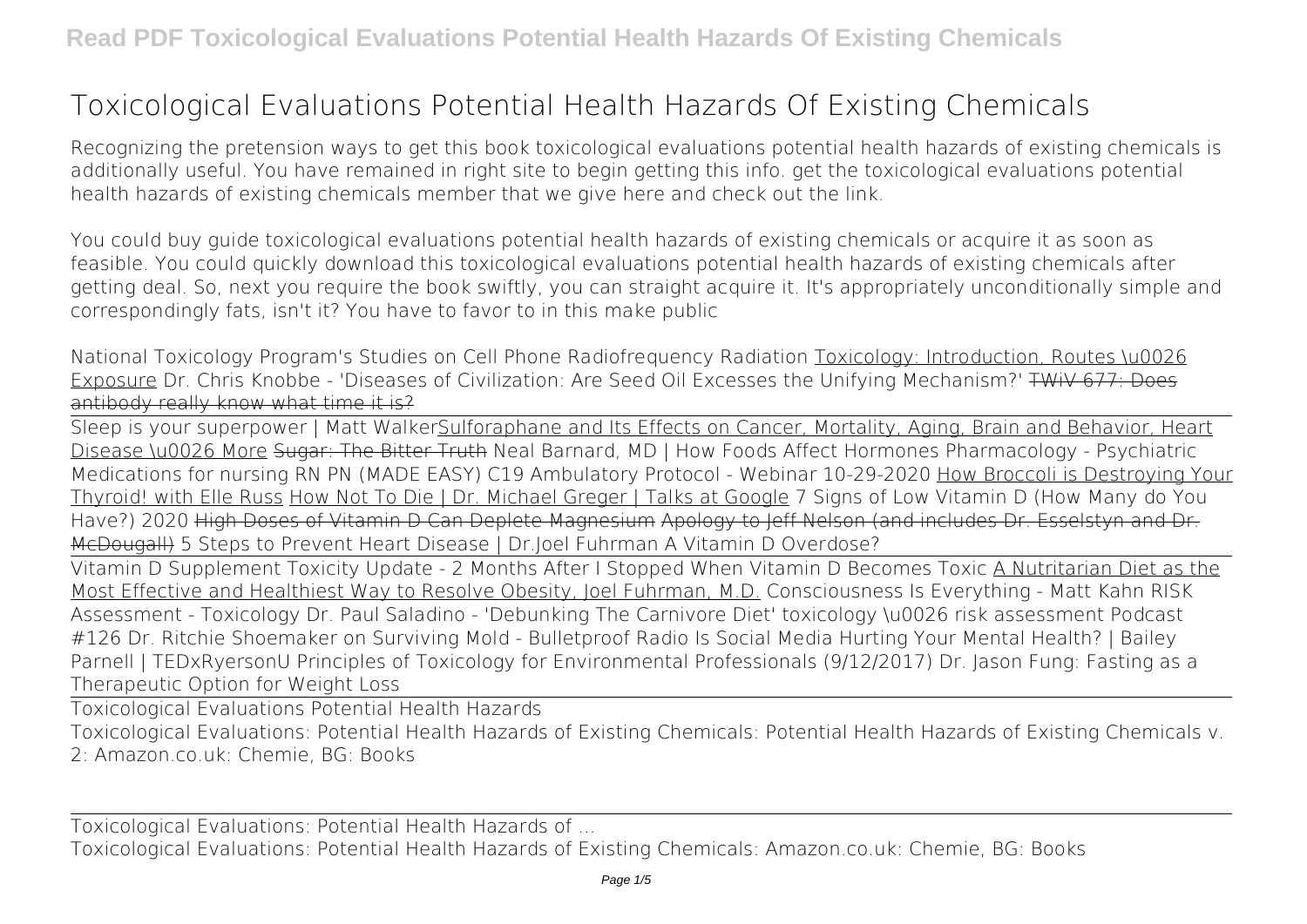Toxicological Evaluations: Potential Health Hazards of ... Toxicological Evaluations 9: Potential Health Hazards of Existing Chemicals: v. 9: Amazon.co.uk: BG Chemie: Books

Toxicological Evaluations 9: Potential Health Hazards of ...

Potential Health Hazards of Existing Chemicals. Usually dispatched within 3 to 5 business days. As part of its "Programme for the prevention of health hazards caused by industrial substances", the Berufsge nossenschaft der chemischen Industrie (BG Chemie, Em ployment Accident Insurance Fund of the Chemical Industry) began in 1977 to investigate the toxicity of those chemicals which are widely used, have many different applications and are suspected of being dangerous to health,  $in$ 

Toxicological Evaluations - Potential Health Hazards of ...

toxicological evaluations 6 potential health hazards of existing chemicals series toxicological Jun 28, 2020 Contributor By : EL James Publishing PDF ID d76e8151 toxicological evaluations potential health hazards of

Toxicological Evaluations Potential Health Hazards Of ...

Toxicological Evaluations Book Subtitle Potential Health Hazards of Existing Chemicals Authors. BG Chemie; Series Title Toxicological Evaluations Series Volume 1 Copyright 1990 Publisher Springer-Verlag Berlin Heidelberg Copyright Holder Springer-Verlag Berlin Heidelberg Softcover ISBN 978-3-642-84197-2 Edition Number 1 Number of Pages VII, 344 Topics

Toxicological Evaluations - Potential Health Hazards of ...

books as part of its toxicological evaluations 11 potential health hazards of existing chemicals for the prevention of health hazards caused by industrial threshold of toxicological concern ttc can be used in evaluating potential human health risks from exposure to low levels of chemicals when toxicity data

Toxicological Evaluations 11 Potential Health Hazards Of ... Toxicological Evaluations: Potential Health Hazards of Existing Chemicals: 15: Chemie, BG: Amazon.sg: Books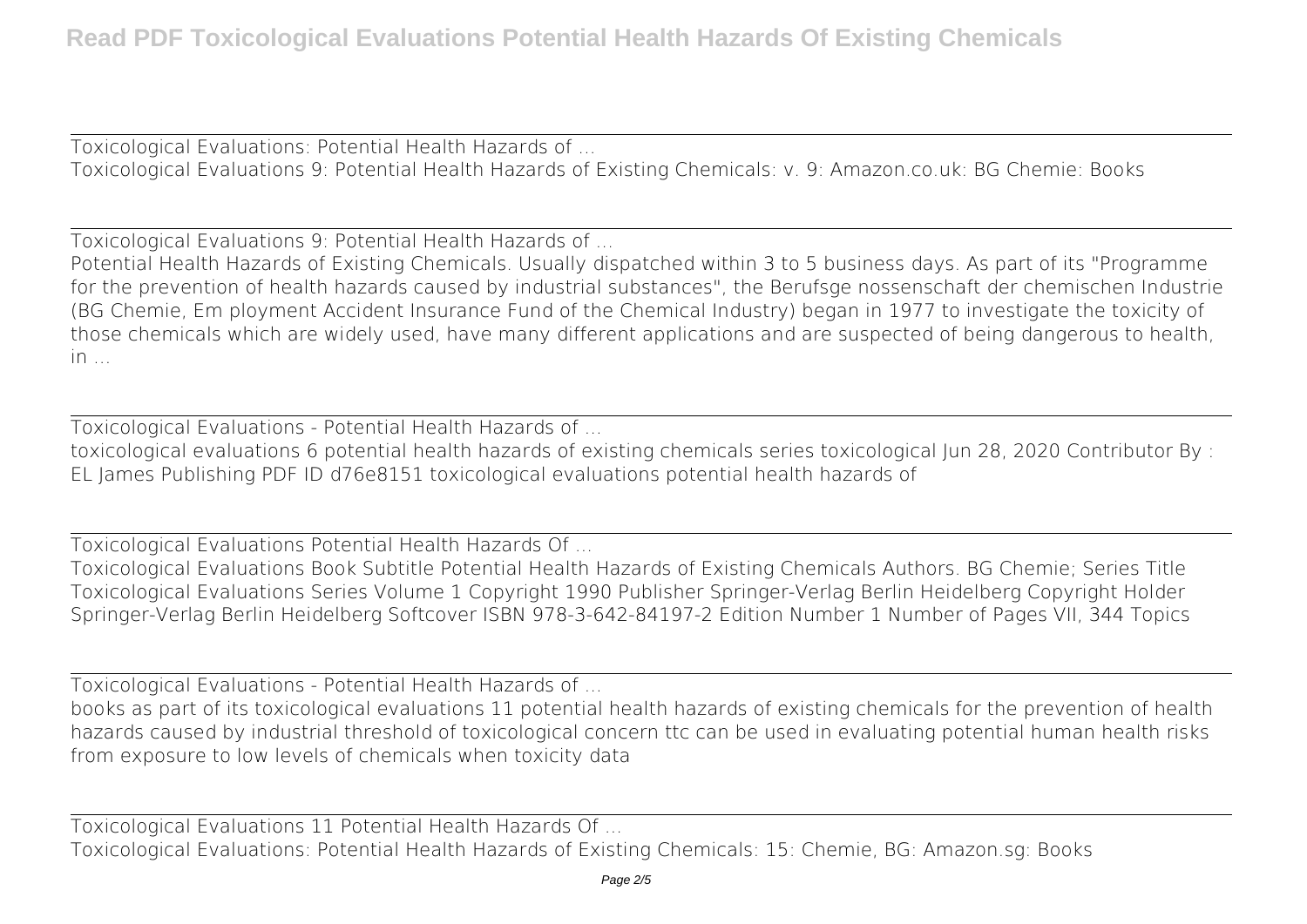Toxicological Evaluations: Potential Health Hazards of ... Toxicological Evaluations 2: Potential Health Hazards of Existing Chemicals: Amazon.sg: Books

Toxicological Evaluations 2: Potential Health Hazards of ... Toxicological Evaluations 1: Potential Health Hazards of Existing Chemicals: Chemie, Bg: Amazon.com.au: Books

Toxicological Evaluations 1: Potential Health Hazards of ...

Toxicological Evaluations: Potential Health Hazards of Existing Chemicals: 10: Berufsgenossenschaft der chemischen Industrie: Amazon.sg: Books

As part of its programme for the prevention of health hazards caused by industrial work substances, the Berufsgenossenschaft der chemischen Industrie (BG Chemie) began in 1977 to investigate the toxicity of those substances which are widely used, have many different applications and are suspected of being dangerous to health, in particular of having long-term effects on health. It is hoped by means of this testing to close gaps in our knowledge and to increase the scientific validity of the required risk assessments. The results of the toxicological investigations carried out by BG Chemie, and the resulting substance assessments have been published in West Ger many since 1987 in the form of "Toxicological Evaluations". In order to make this useful information internationally available, the second volume (containing individual evalua tions of 15 substances) is now being published in English. The first volume containing individual evaluations of 19 substances was published in October 1990. Because of the short time between publishing volumes 1 and 2, printing of the "Introduction" (consisting of a general overview of the programme, lists with names of people involved as well as substances under investigation was abandoned in volume 2. If there more detailed information is required, see volume 1 or contact BG Chemie at first hand. The publication of further individual evaluations and, if necessary, reassess ments of previously published evaluations is planned.

As part of its "Programme for the prevention of health hazards caused by industrial substances", the Berufsgenossenschaft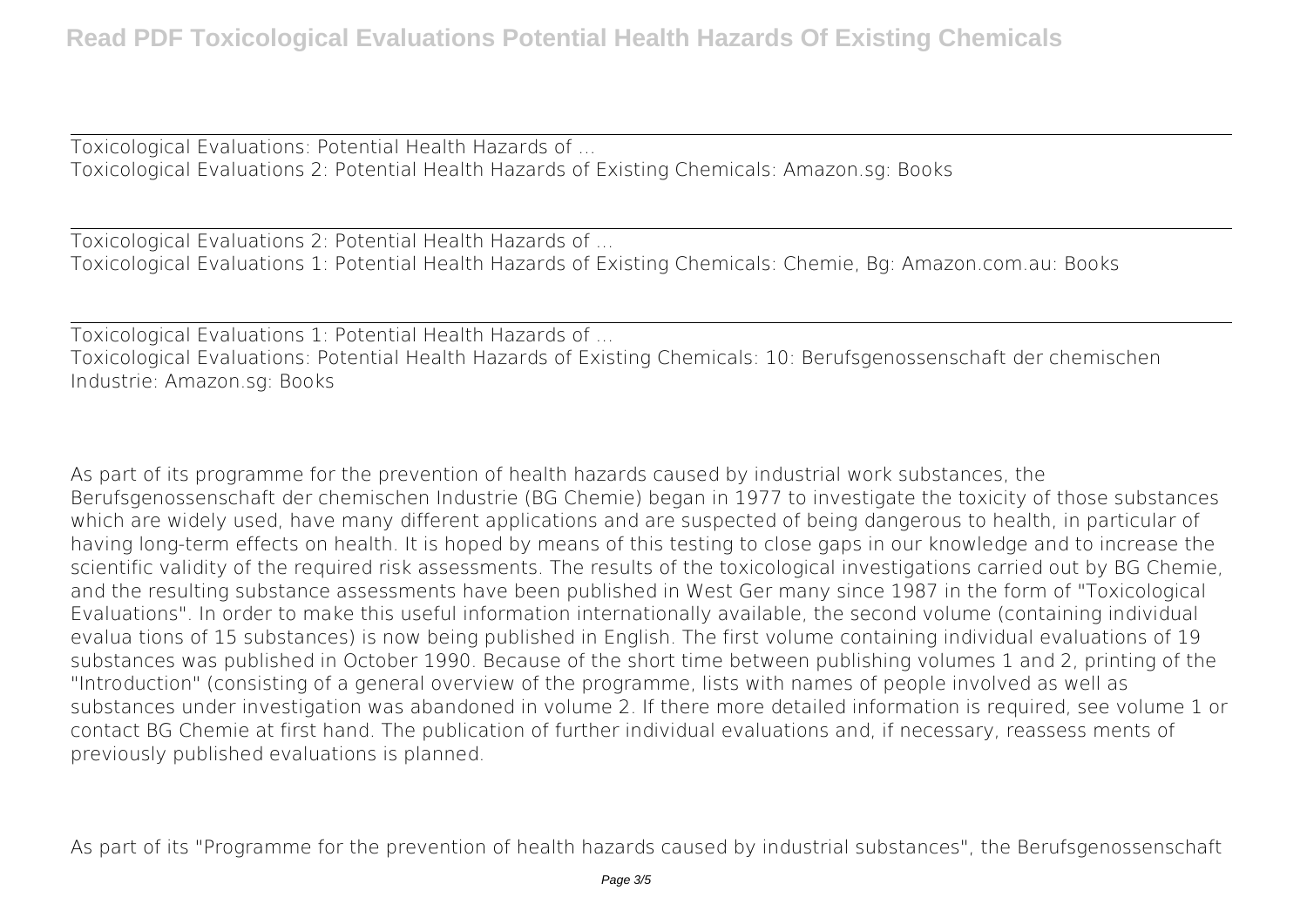## **Read PDF Toxicological Evaluations Potential Health Hazards Of Existing Chemicals**

der chemischen Industrie (BG Chemie, Employment Accident Insurance Fund of the Chemical Industry) began in 1977 to investigate the toxicity of those chemicals which are widely used, have many different applications and are suspected of being dangerous to health, in particular of hav ing long-term effects. The investigations consist of a literature search and depending on the results - commissions of experimental stud ies. It is hoped by means of this testing to close gaps in our knowledge and to increase the scientific validity of the required risk assessments. The results of the toxicological investigations carried out by BG Chemie, and the resulting substance assessments have been pub lished in German since 1987 in the form of 169 "Toxikologische Bewertungen" ("Toxicological Evaluations") up to now. In order to make this useful information internationally available, BG Chemie began in October 1990 to publish them as a book series in English, of which the ninth volume (containing 14 individual eval uations) is presented here. Therefore for 124 existing chemicals, "Toxicological Evaluations" are available in English at the moment, a further 41 are in preparation and will be published soon.

As part of its "Programme for the prevention of health hazards caused by industrial substances", the Berufsge nossenschaft der chemischen Industrie (BG Chemie, Em ployment Accident Insurance Fund of the Chemical Industry) began in 1977 to investigate the toxicity of those chemicals which are widely used, have many different applications and are suspected of being dangerous to health, in particular of having long-term effects. The investigations consist of a lit erature search and -depending on the results -commissions of experimental studies. It is hoped by means of this testing to close gaps in our knowledge and to increase the scientific validity of the required risk assessments. The results of the toxicological investigations carried out by BG Chemie, and the resulting substance assessments have been published in German since 1987 in the form of 139 "Toxikologische Bewertungen" ("Toxicological Evaluations") up to now. In order to make this useful information internationally available, BG Chemie began in October 1990 to publish them as a book series in English, of which the seventh volume (containing 13 individual evaluations) is presented here. Therefore for 96 existing chemicals "Toxicological Evalu ations" are available in English at the moment, a further 43 are in preparation and will be published soon.

## V.2. Potential health hazards of existing chemicals.

As part of its "Programme for the prevention of health hazards caused by industrial substances", the Berufsge nossenschaft der chemischen Industrie (BG Chemie, Em ployment Accident Insurance Fund of the Chemical Indus try) began in 1977 to investigate the toxicity of those chemicals which are widely used, have many different ap plications and are suspected of being dangerous to health, in particular of having long-term effects. The in vestigations consist of a literature search and depending on the results - commissions of experimental studies. It is hoped by means of this testing to close gaps in our know ledge and to increase the scientific validity of the required risk assessments. The results of the toxicological in vestigations carried out by BG Chemie, and the resulting substance assessments have been published in German since<br>Page 45